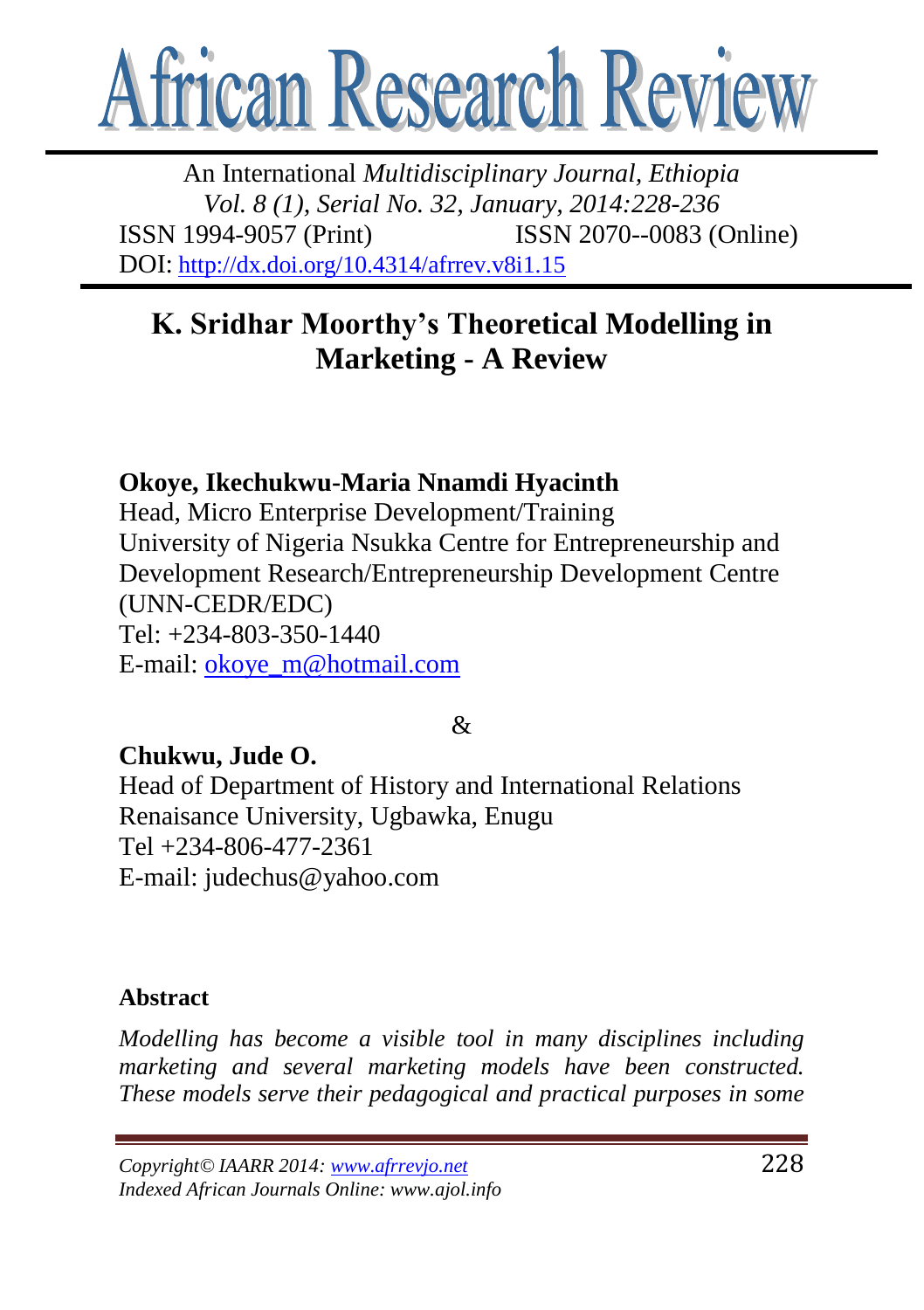*cases. However, among the marketing models so often cited is Moorthy"s Theoretical Modelling in Marketing. This model is important, and hence this review once more, in that it offers a starting point, and in some cases the finishing line, for those who want to tread the pedestrian of modelling in marketing. But this is not the end; it also provides an explanation for those who want to know more about modelling in general by providing answers to some basic questions about the use of models. Our discussion here will certainly bring in many people who have been peeping into marketing modelling from behind the wall.*

**Key words**: Marketing, Modelling, Moorthy, Pedagogy, Theoretical

#### **Introduction**

K. Sridhar Moorthy is indeed a marketing modelling guru whose works have been cited by over 1730 authors (www.academicsearch.com). He is the Manny Rotman Professor of Marketing Rotman School of Management at the University of Toronto, Canada.

The presentation of Theoretical Modelling in Marketing speaks volume of the author's expertise in marketing modelling and his 2 x 2 experimental design for theoretical modelling of sales force compensation is vivid and illustrative of a marketing environment as captured from a theoretical lens.

**What is a model?** This question may seem not apt to this discussion but the next line will soon explain the reason this question must be answered. Bass (2004) puts the answer in the simplest and clearest term – models are abstractions and simplification of reality. Useful models capture the essence of reality in a way that enhances understanding of phenomena.

Thus Moorthy begins his discussion by first paving a way for the reader to come on board the marketing modelling excursion train. He assumes a neophyte readership (which he referred to as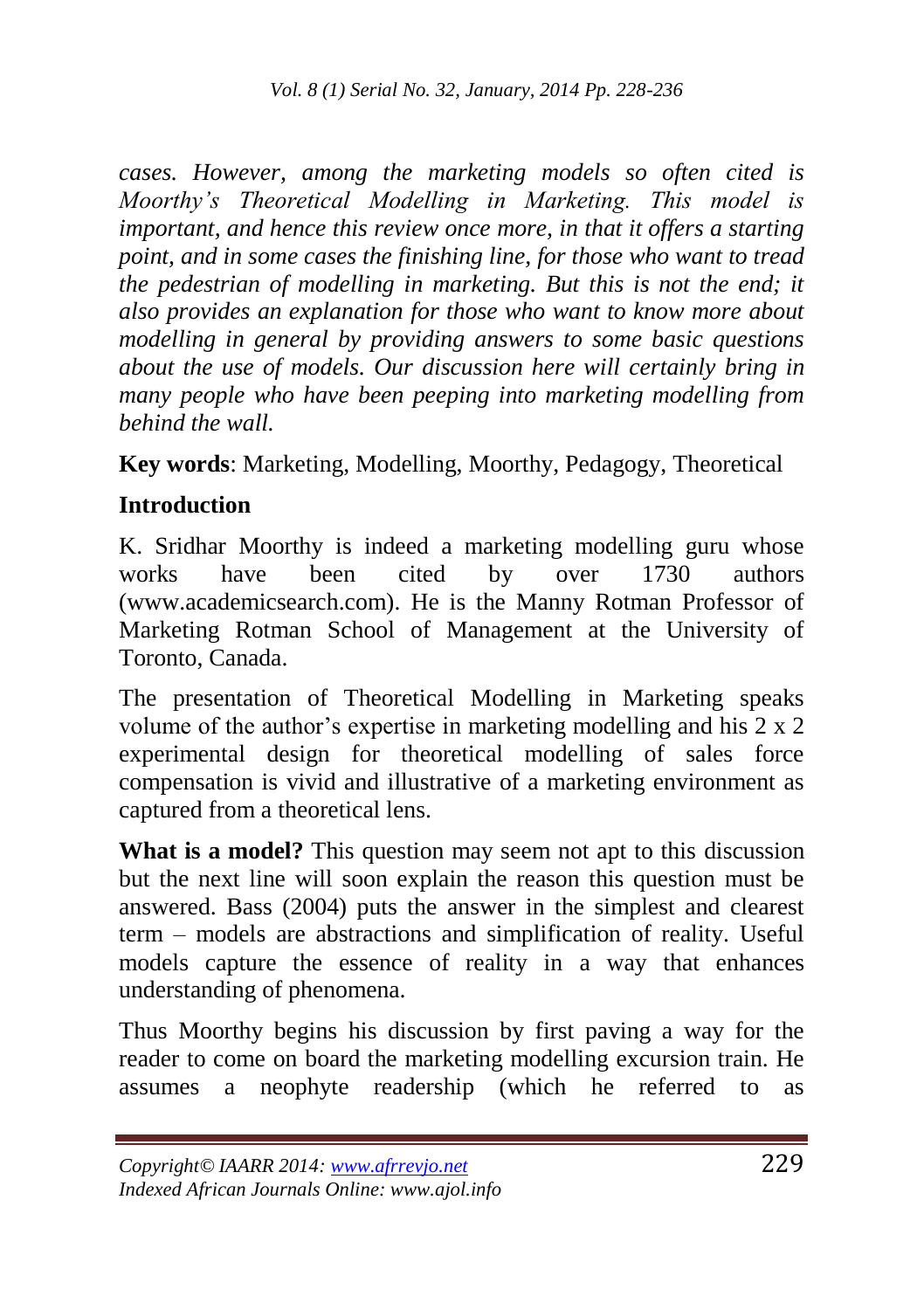nonparticipant) and so draws a line between theoretical modelling and the qualitative models of the decision support system (DSS).

# **Overview**

In the overview the author takes the reader round the construction site of theoretical modelling (the environment) and introduces him or her to the building elements of the theory (assumptions). The reader is not left in doubt about the conceptual difference of assumptions in theoretical modelling and DSS and behavioural marketing research: ―These assumptions, clearly, do not describe real world markets. At best they define an artificial world with some connections to the real world. Thus the concept of a model in theoretical modelling is different from the concept of a model in decision support systems and behavioural marketing research." Also clarifying the position of theoretical modelling, the Author states: "Theoretical modelling also resembles meta-analysis in some ways ... Both involve 'post model' analyses, but meta-analysis is used to discover the patterns in empirical results across a number of situations, whereas theoretical modelling's purpose is to construct cause-effect explanations of marketing phenomena."

# **A Case study**

Using the agency theory explanation of sales force compensation practices, Moorthy takes the reader through construction of a supermodel (or a universal model) which houses sub models. The basic ingredients of the supermodels are the six assumptions from which, in running an experiment, four sub models were constructed. Of interest is the fact stated that the "assumptions have substantive and mathematical components. The distinction between the two is that the former are verifiable empirically (in principle), whereas the latter are not" and that "It is the substantive assumptions that define the marketing environment." Based on his six assumptions, the following four sub models were constructed:

Model 1 – Salespeople are risk-neutral and their effort is observable.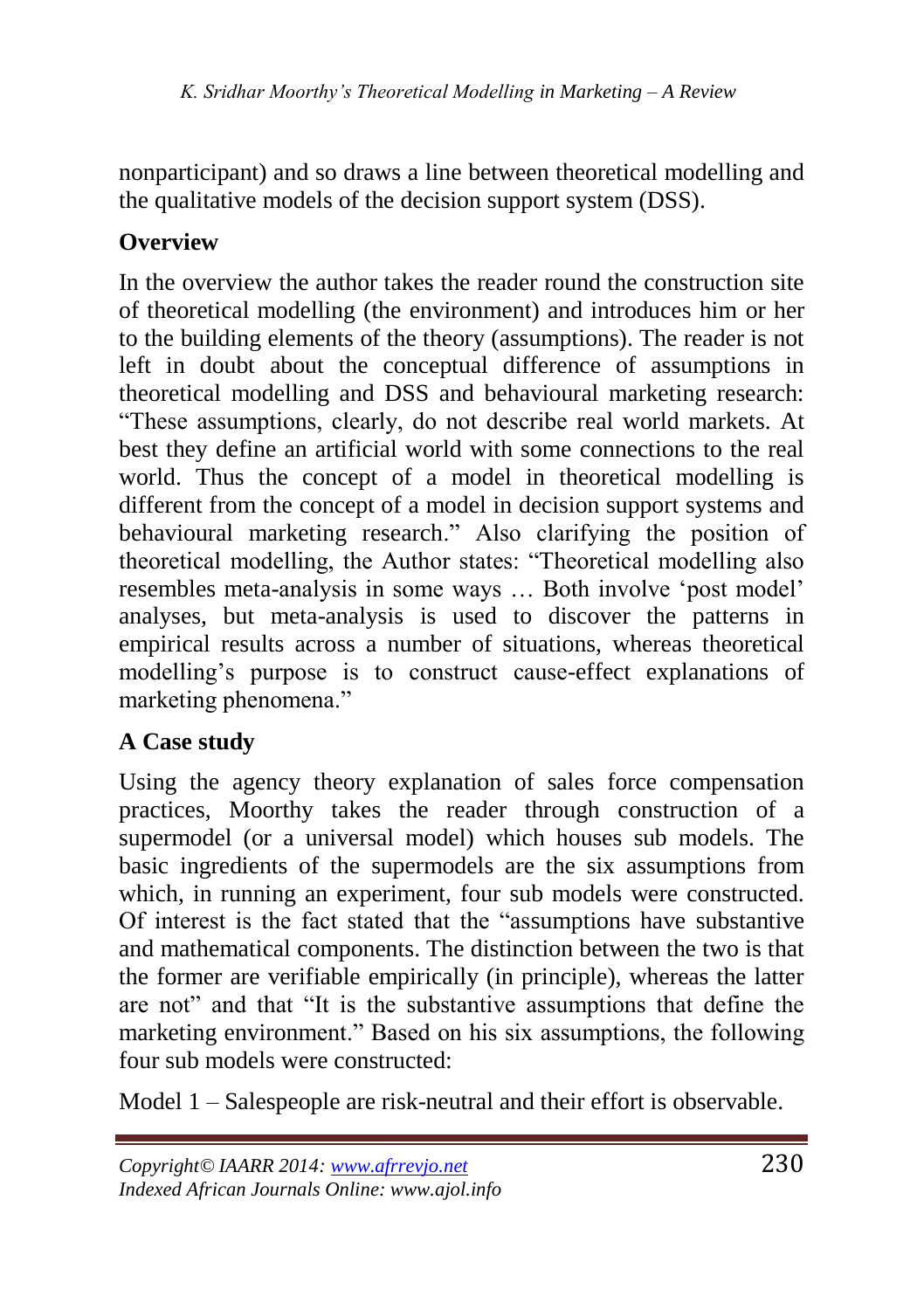- Model 2 Salespeople are risk averse (that is avoiders) and their effort is observable.
- Model 3 Salespeople are risk-neutral and their effort is not observable.
- Model 4 Salespeople are risk averse and their effort is not observable.

The above four sub-models represent a close-to-real-world scenario but only sub model 4 appears real as demonstrated using his 2 x 2 experimental matrix for theoretical modelling of sales force compensation.

The question here is why use all these modelling when the assumptions of the supermodels may not hold out in real world? Eliashberg and Lilien (1993) concur with Moorthy that "there are essentially three purposes for modelling in marketing: measurement, decision-making and theory-building" which they call 'measurement models, decision-making models and stylized theoretical models respectively". They went further to state that "the concept of a model in a stylized theoretical fashion is different from the concept of a decision-making model. A decision-making model is defined as a ‗mathematical description of how something works' and it often takes the point of one particular interested party. A stylized theoretical model is simply a setting  $-$  a subset of the real-world in which 'the action takes place'. It often takes the view point of an outside (objective) party." Thus Moorthy agrees with Eliashberg and Lilien by stating that "The main purpose of theoretical modelling is pedagogy  $$ teaching us how the real world works. That purpose is always served by internally valid theoretical experiments." Incidentally Moorthy's modelling falls within these stylized theoretical models.

If the theoretical models only tell us how the real world works and not how to use them to work in the real world, then how does the marketing manager benefit from such theoretical models? Before we go back to Moorthy's 2 x 2 matrix to see how the marketing manager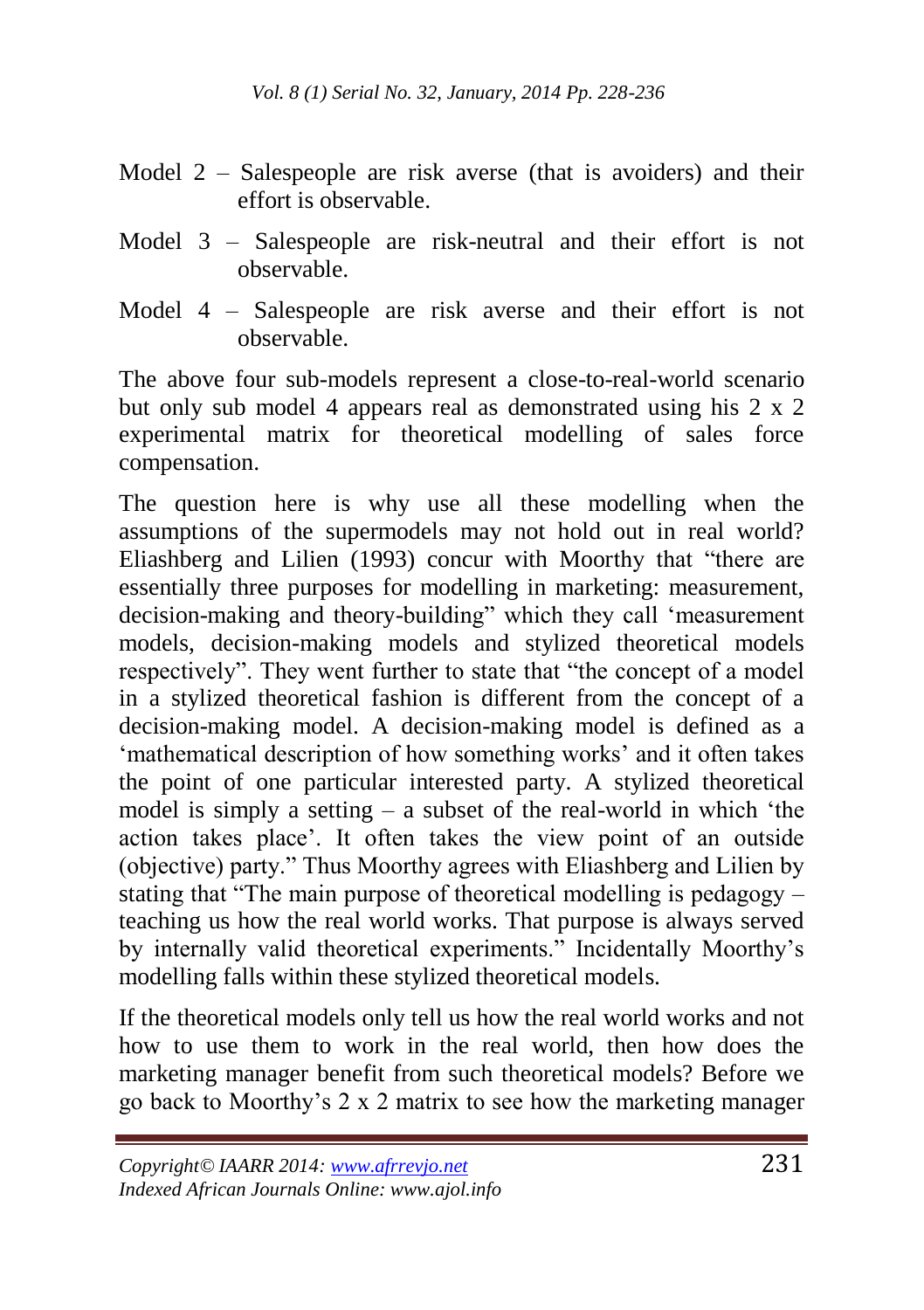fits into the box let us take the question further. What about the practical use of such works for marketing managers? Such models are of direct value to managers when they uncover robust results that are independent of the unobservable features of the decision-making environment. Under these circumstances the models have two uses which Moorthy calls "externally valid results" and says that they act as (1) "as direct qualitative guidance for managerial policy" (in our situation we need low (high) proportions of sales force compensation in commissions) and (2) as the basis for specifying operational models and associated models associated (with) decision-making systems that can adapt the theory to a particular environment and generate quantitative prescriptions" that will form "the basis for decision support system that will 'fine-tune' the theory to the manager's particular decision-making environment and generate quantitative prescriptions."

Moorthy's 2 x 2 full-factorial experimental design is akin to BSG's Growth-Share Matrix. He states that "Comparing the implications of model 1 versus model 2 and model 3 versus model 4, we see that the salesperson's risk preference – whether he or she is risk neutral or not – has a ‗main effect' on the optimal compensation plan. With risk neutrality, salaries are not needed, with risk aversion, salaries are needed." In other words, the salespersons 'risk preference has a direct impact on the compensation plan because a plan that offers a risk averse salesperson commission is likely to attract an effort that will not promote the company's gross profit.

Similarly, observability of the salespersons' effort has a main effect on the optimal compensation plan because if the salespersons' work is observable commissions are not needed since the effort can be observed or tractable.

Even though this is a theoretical exposition, it does play out in real life. Many marketing firms in Nigeria today place their salespeople on commission because what the salespersons do in the field cannot be observed, even with the use of targets. And so to make them hit their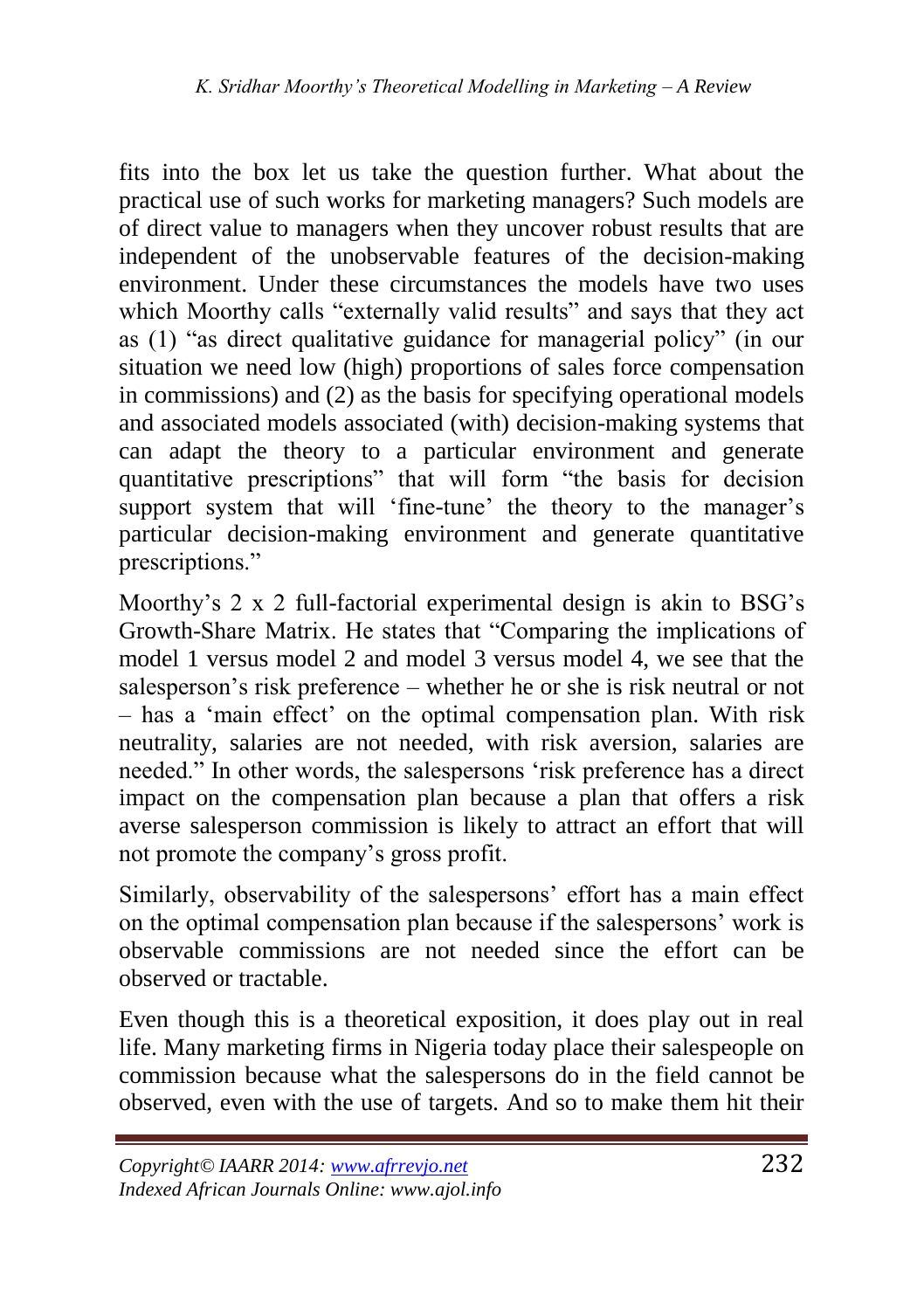targets, salaries – where they are used in place of commissions because of the salespeople's' risk aversion – are prorated according to the percentage of the target met.

Equally of note is Moorthy's comment on interaction effect between risk aversion and observability. And what is this effect  $-$  "that lack of observability results in less work if the salesperson is risk averse, but with risk neutrality the observability has no effect on how hard the salesperson works."

Painting a picture of evolving supermodel, the Author uses Holmstrom and Milgrom (1990) to show that because of multidimensional (and sometimes nonmeasurable) nature of output, even under lack of observability, salespeople may be compensated by salary alone (whether they are risk neutrality or not).

#### **Internal and external validity of theoretical models**

The essence of internal validity is to establish a cause-effect relationship. Using overview of the theoretical modelling process, Moorthy shows that "if model A is realistic for a given situation, then model  $B$  – forced to differ from A in order to establish causality – cannot be." This does not, however, diminish some built-in artificiality of theoretical models which removes them from the realm of realism in decision support models, according to the Author. This is ―because decision support models are meant to serve as operational models (and) they tend to be inclusive in their choice of variables and the variables are set at their most realistic levels (whereas) theoretical models tend to exclude variables that are not part of the explanation being proposed."

#### **Usefulness of theoretical modelling**

Admitting that the main purpose of theoretical modelling is pedagogy, Coughlan et al (2010) point out that analytical modelling will have to answer the how and why questions to be relevant. These questions the Author tackles by pointing out that the "use of theoretical modelling  $$ and the pre-eminence of internal validity considerations in that use –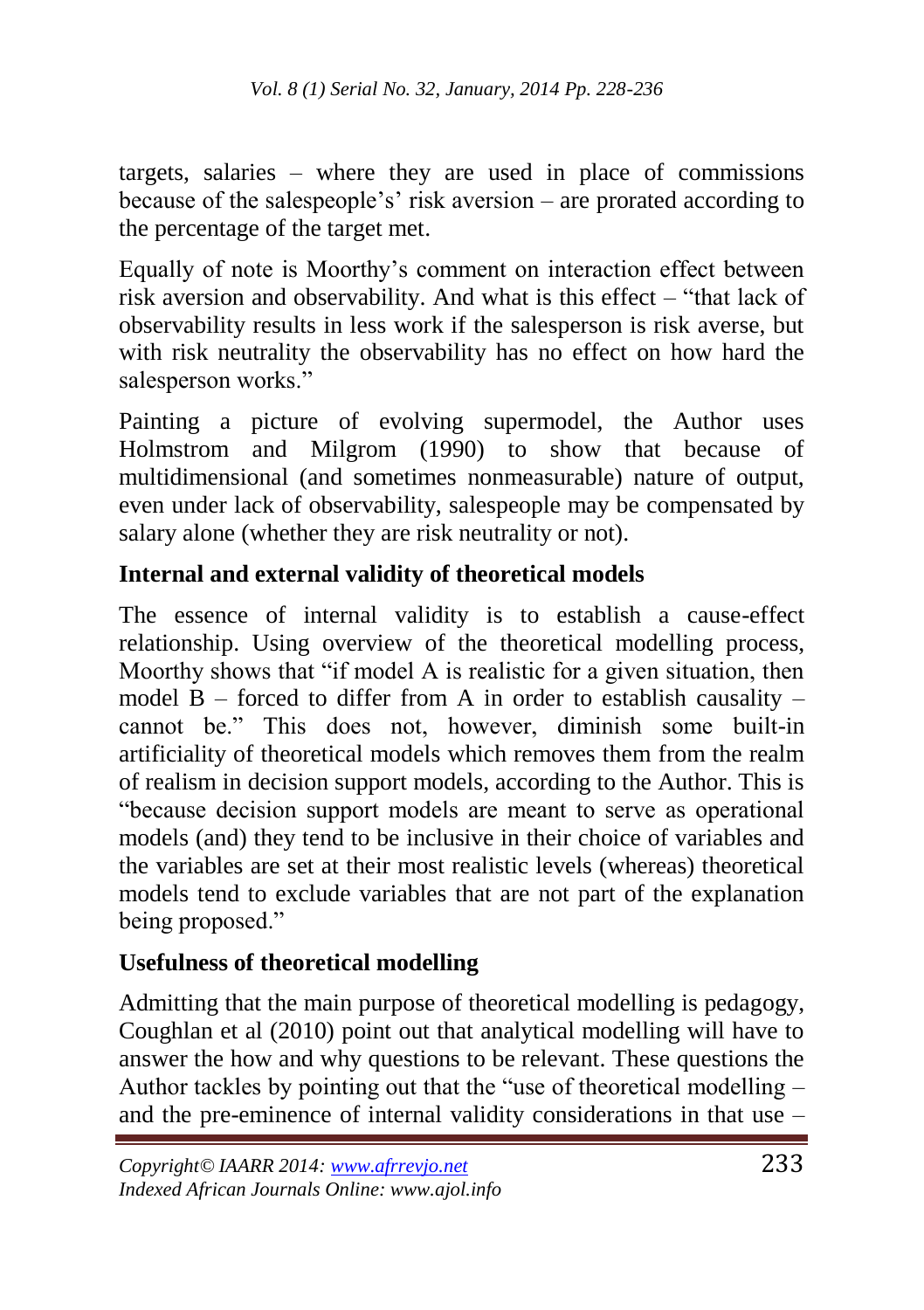is analogous to the theory-testing purpose of empirical experiments. When theory testing, as opposed to application, is the purpose of empirical experiment, internal validity considerations dominate external validity considerations."

But more importantly, Moorthy asked a salient question: Does theoretical modelling have any practical use for managers? The use of the word "practical" should be noted. Earlier we had stated the usefulness of theoretical modelling to marketing managers as shown by the Author and Eliashberg and Lilien (1993), but the application of practicality takes the question to a different level. Moorthy himself provided a concise answer: (1) as direct qualitative guidance for policy and  $(2)$  as a basis for decision support system that "will 'finetune' the theory to the manager's particular decision-making environment and generate quantitative prescriptions."

Then follows the how question: How does theoretical modelling provide qualitative guidance for managerial policy? The Author has the answer: "helps managers learn about the forces that determine variables. Such knowledge", according to him, "is crucial in deciding how to set those decision variables in a given situation and how to change them if decision-making environment changes."

In the salespeople's compensation plan, for example, there is an industry plan but why should a manager prefer to move away from the run of the mill? The answer lies in knowledge of the theory which helps the managers to design plans that differ from the industry pattern.

#### **Comparison of models**

The author's final cruise was comparing theoretical modelling with behavioural theories and decision support models. Comparing theoretical modelling with behavioural theories, he pointed out two areas of divergence: (a) while behavioural theories are in the main verbal reasoning, theoretical modelling is largely mathematical. Thus there is a greater risk of derailing in verbal reasoning because of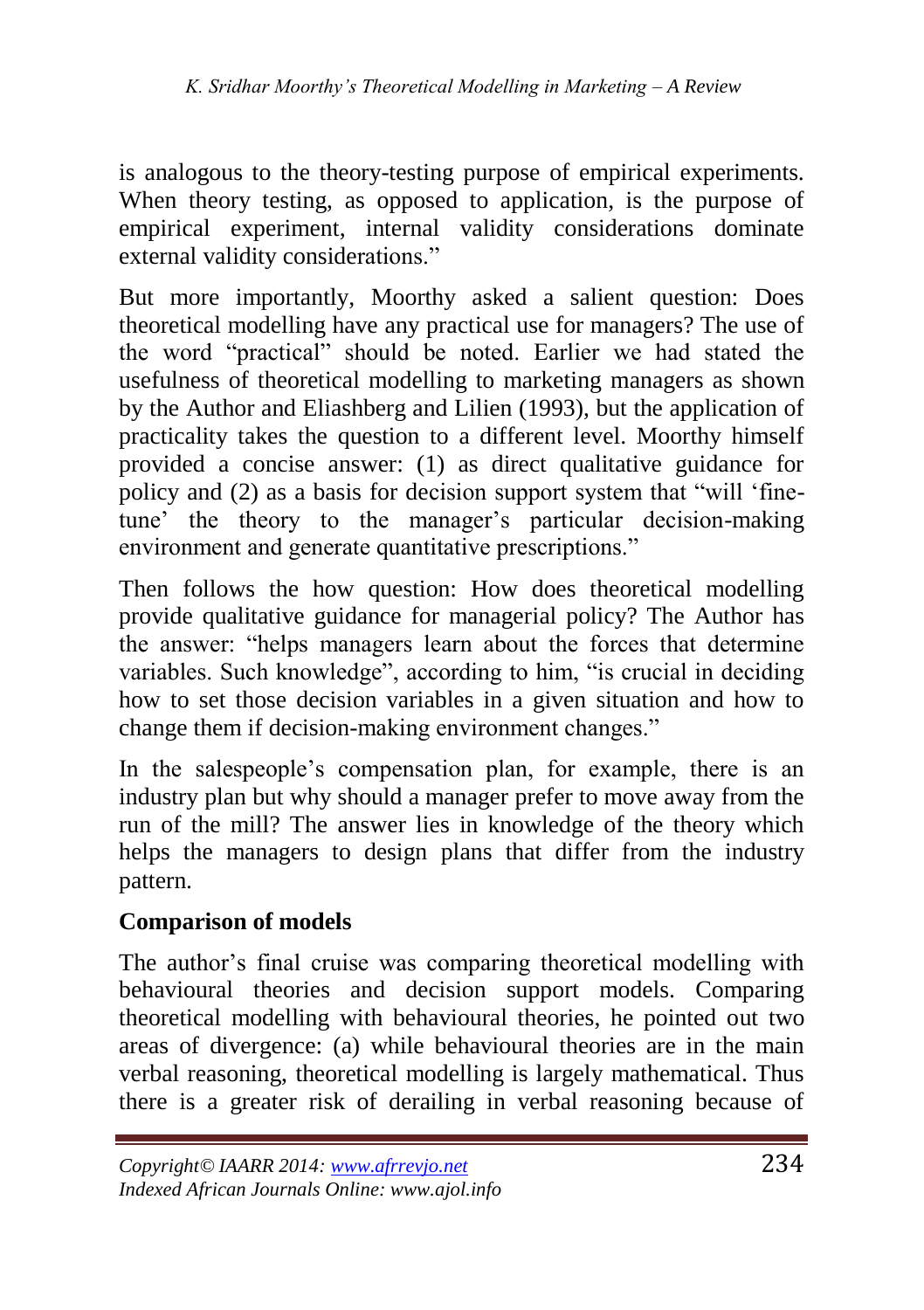imprecise use of or understanding of language which is lacking in mathematical models; (b) while the theoretical modelling and behavioural theories use intuition in theory –building process, the likely occurrence of surprise is greater in theoretical modelling than in behavioural theories building process. The surprise is an unintended occurrence which, though may show up in behavioural theories building process is, nonetheless, less certain; (c) theoretical modelling becomes incapacitated in situations where mathematical modelling cannot capture some phenomenal occurrence which behavioural theories can explain through verbal reasoning.

The author gave examples of these situations as the "framing effects" which "refers to the phenomenon of people solving problems differently depending on how problems set up." The second difficulty of the theoretical modelling is the "procedural rationality" which "refers to the fact that people may not optimize." This, of course, is true because for some reasons people may decide for less than the optimum level whereas mathematical modelling has no room for less than optimum level.

Finally, Moorthy draws a line between theoretical models and decision support models. Decision support models by definition are designed to assist managers make appropriate decisions in their operating environment. He states that the fundamental difference between theoretical modelling and decision support models lie in their objectives. According to him, "The practical objectives of decision support modelling translate to a preference for realistic representation of the manager's decision situation. In contrast to theoretical modelling, there is no need to create unrealistic models because causeeffect inference is not the goal … Therefore, unlike a theoretical modeller, who is trying to create a 'spare' environment by excluding variables, a decision support modeller is trying to capture as much of reality as possible by including variables."